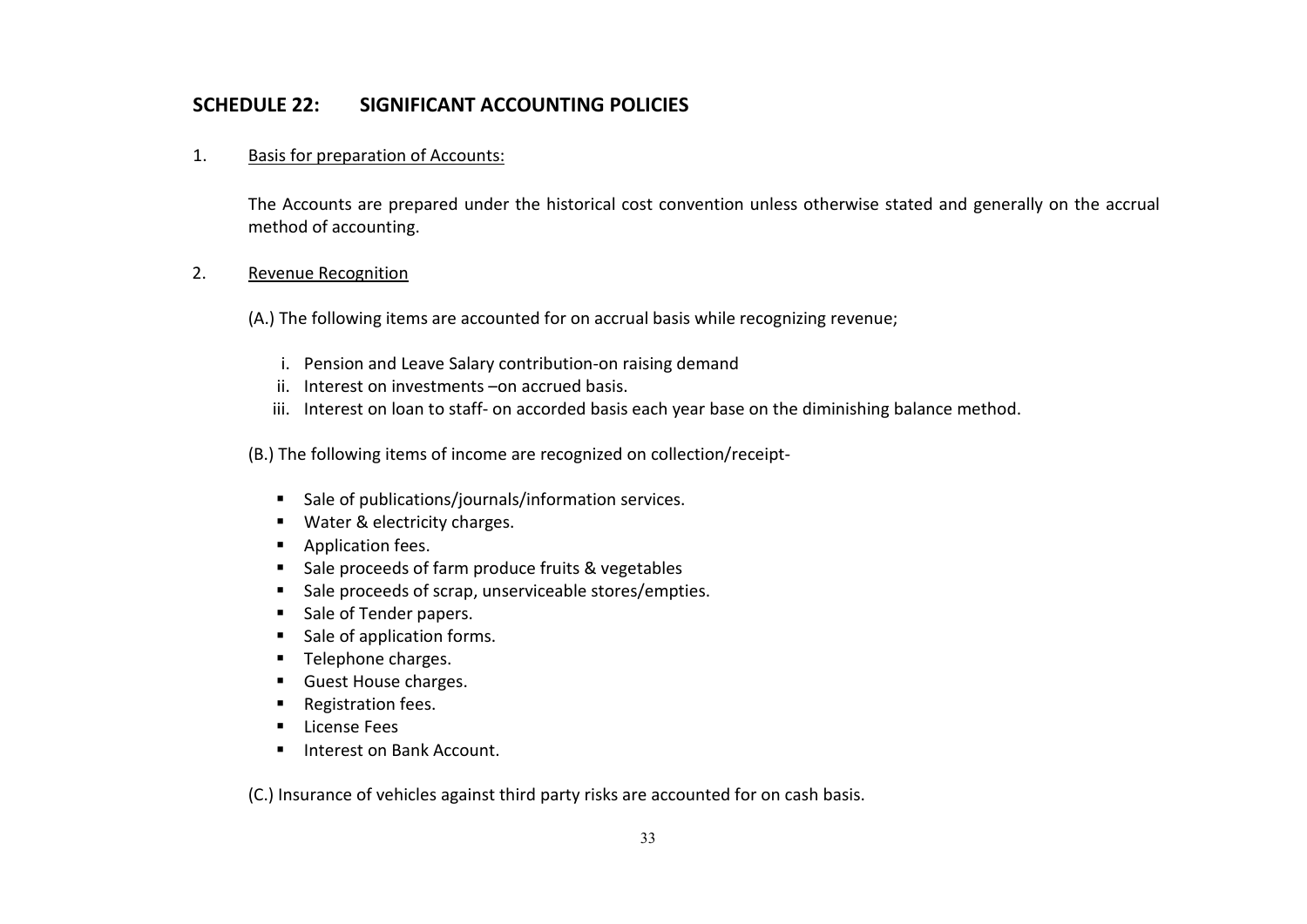#### 3. Fixed Assets and Depreciation

- 3.1 Fixed assets except progeny of Livestock are stated at cost of acquisition including inward freight, duties and taxes and incidental and direct expenses related to acquisition, installation, commissioning.
- 3.2 Progeny of Livestock are set up as assets when they are born by assigning values. Based on expenditure incurred on prenatal and post natal care of the mother and enhanced till their attaining particular ages, by the expenditure on their upkeep and feed. These items of expenditure are capitalized as the value of progeny, by credit to capital reserve.
- 3.3 Fixed assets are valued at cost of acquisition or construction or at manufacturing cost (in case of own manufactured /fabricated assets) in the year of capitalization less accumulated depreciation (except freehold land and livestock). Depreciation on fixed assets for the year is provided on straight line method as per Companies act, at the following rates: (*Revised as approved by the Governing Body of ICAR in its 236th meeting held on 23.2.2016)*

| Item                                          | <b>Rate of Depreciation</b> |
|-----------------------------------------------|-----------------------------|
| Buildings, Tanks & Ponds                      | 2.00%                       |
| Roads, Bridge, Sewerage & Drainage            | 5.00%                       |
| Electrical installations and equipment        | 10.00%                      |
| Plant & Machinery                             | 6.00%                       |
| Vehicle & Vessels                             | 15.00%                      |
| Office equipment                              | 10.00%                      |
| Computers/Peripherals/accessories             | 20.00%                      |
| Furniture & fixtures                          | 10.00%                      |
| Audio Visual Equipment                        | 10.00%                      |
| Laboratory apparatus and Scientific equipment | 10.00%                      |
| Library books                                 | 10.00%                      |
| Tube wells                                    | 20.00%                      |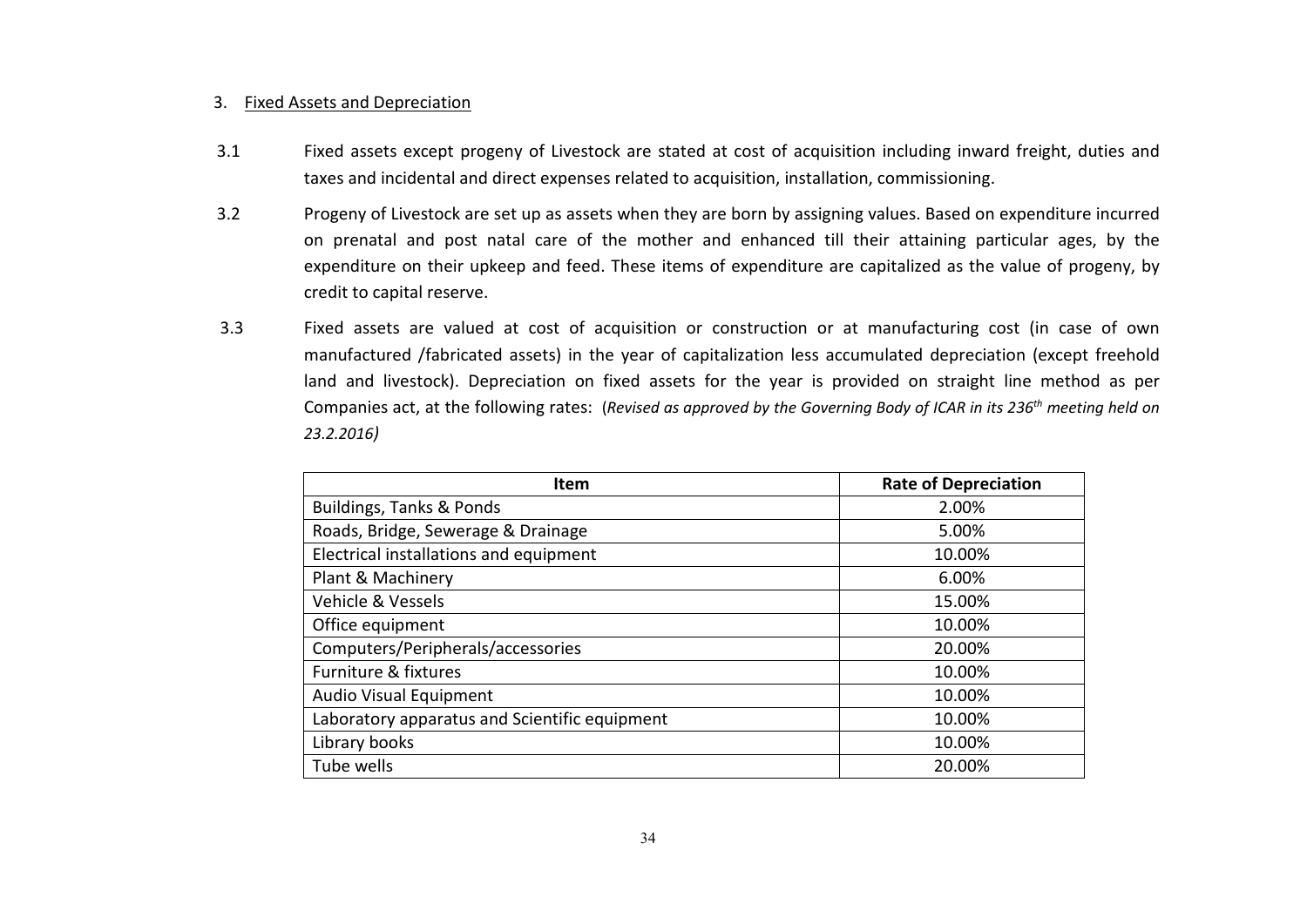- 3.4 All Fixed Assets other than Land and Buildings, the depreciated value of which at the beginning of the year is Rs. 10000 or less; and all Fixed Assets, other than Land & Buildings purchased in the year for a sum of less than Rs. 10000 each, are depreciated at the rate of 100% retaining a residual value for accounting control.
- 3.5 Full depreciation is provided on additions during the year.
- 3.6 No depreciation is provided on Land and Livestock.

## 3.7 Amortization of Leasehold Land

Land leased for 99 yrs. or more, may be taken to the head 'Leasehold land', and those leased for shorter periods may be amortized over the lease period mentioned in the lease deed. For example, if the land has been given on lease for a term of 7 years, it should appear as 'Leasehold land" and 1/7th of that should be shown in the deprecation column for 7 years till it becomes zero, unless in the meanwhile there is any change in the term or conditions of the lease. (*Revised as approved by the Governing Body of ICAR in its 236th meeting held on 23.2.2016*)

3.8 Valuation of all Intangible Assets such as Trademarks, Industrial design, Copy rights, Patents etc. need to be done in compliance with the Accounting Standard-26(AS-26).

## 4 Stocks:

Valuation of stocks of stores, spare parts, laboratory chemicals, glassware, consumables, and other inventory items has to be done in compliance of Accounting Standard-2.

5 Animals used in research are treated as expenditure on cash basis whenever they are purchased. If however, they are held in large numbers and issued for research as and when necessary, they will be classified as Inventory.

## 6 Retirement benefits

 The pension, gratuity and leave encashment are provided in the books of account based on cash basis. (As approved by 226<sup>th</sup> meeting of the Governing Body of the ICAR Society held on 14.02.2013.)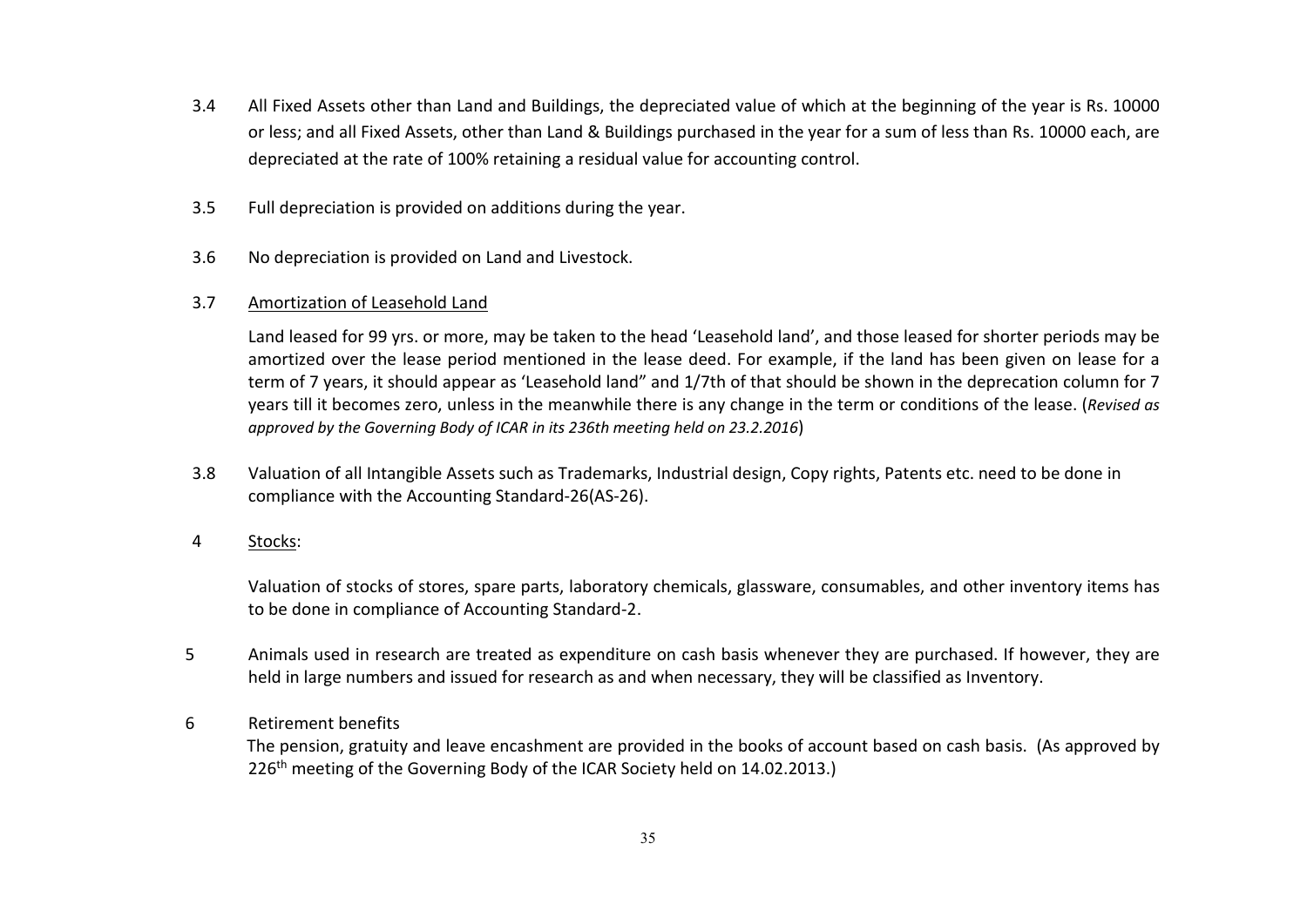### 7 Investments (Head quarters only)

All Long-Term lnvestments are valued at cost except in case of permanent diminution in their value for which necessary provision is made. Current investments are valued at the lower of cost and fair/market value.

### 8 Earmarked funds -welfare fund:

This represents the allocation of a specific percentage of the intellectual fee levied against and recovered from sponsored research projects, consultancy projects, and technical services. The fund is utilized for grants to families of deceased employees, Ex-gratia payments to employees/scholarships/hostel subsidy/cash awards and subsidy for books, etc. The balance in the fund is invested and the income from the investment is added to the fund.

## 9 lnvestment of earmarked funds interest income accrued on such investments:

To the extent not immediately required for expenditure, the amounts available against such funds are invested in approved securities, debentures and bonds or deposited for fixed terms with banks, leaving the balance in current bank accounts.

Interest received, accrued and due and accrued but not due on such investments, are added to the respective funds and not treated as income of the council.

#### 10 Government grants

10.1 Government grants of the nature of contribution towards capital expenditure (to the extent utilized in the year) are treated as of Capital Fund.

 10.2 Government grants for meeting the revenue expenditure are treated as income of the year in which they are realized, except that they will be treated as accrued income where sanctions have been issued before the last day of the year and there is reasonable certainty of collection and realization.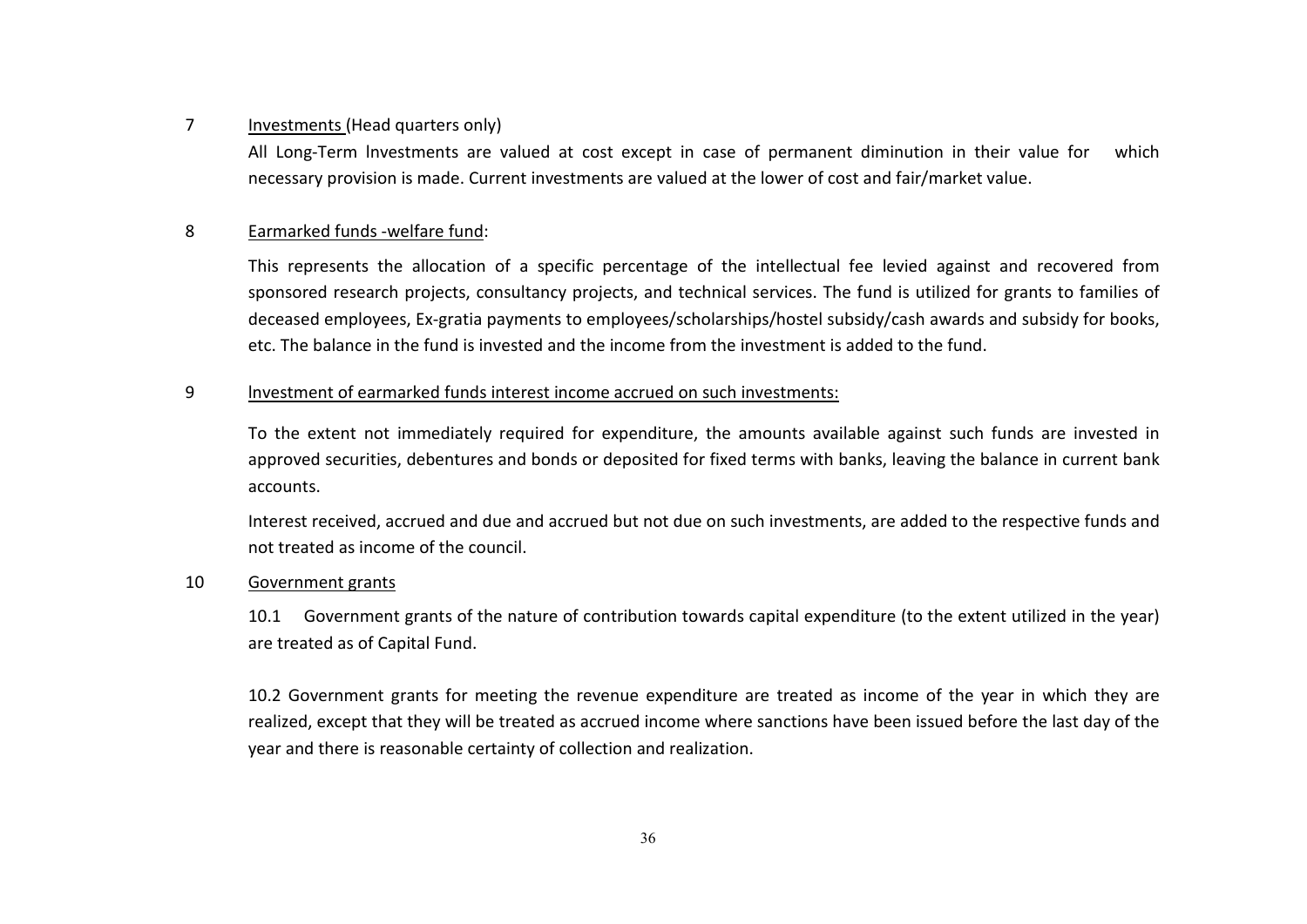10.3 Unutilized government grants are treated as funds to be carried forward and refunded, as per government directions and exhibited as a Liability.

#### 10.4 Grants from AP Cess fund:

The Ministry of Agriculture has authorized to draw from the AP Cess fund, monies required for utilization against approved schemes, as and when necessary, the limit in the annual budget. The drawals take place against a Letter of Credit established by the Ministry of Agriculture with the State of India in favour of Department of Agricultural Research and Education (DARE).

To the extent utilized for schemes in Headquarters and the Institutes and for financial assistance to scientific societies, the receipts against this grant are treated as income in the Income and Expenditure Account. To the extent it is utilized for capital expenditure as part of the schemes, it is transferred to the Capital Fund. The unutilized grants from AP Cess fund at the end of the year, pertaining to ongoing schemes are carried forward as a Liability as at the end of the year and for utilization in the subsequent years. Unspent balance of terminated AP Cess schemes and Revolving Fund recoveries from ICAR institutes, SAUs, NGOs are remitted to in the same financial year or in the next financial year.

#### 11 Revolving Funds:

11.1 Revolving fund loans are granted to ICAR institutes, State Agricultural Universities and NGOs from the AP Cess funds, to enable them to undertake schemes for generation of income, and are exhibited under Current Assets Loans & Advances, till their repayment in instalments. The advances given to ICAR institutes which appear under the same head in the ICAR Headquarters account and as a liability under the head 'Current Liabilities and Provisions in the institutes' accounts get set off during consolidation of accounts for ICAR as a whole. The repayment of the advances in instalments by the institutes as well as SAUs & NGOs is watched through the Headquarter's accounts in which the advances appear under the head Current Assets, Loans & Advances -b. Loans & Advances -Revolving Fund advances to Institutes. Recoveries of such advances along with balances in terminated AP Cess schemes are remitted to the Govt. of India.

11.2 The revenue expenditure incurred out of Revolving Fund schemes as well as the income derived from such schemes by the ICAR institutes are accounted for under the respective financial heads.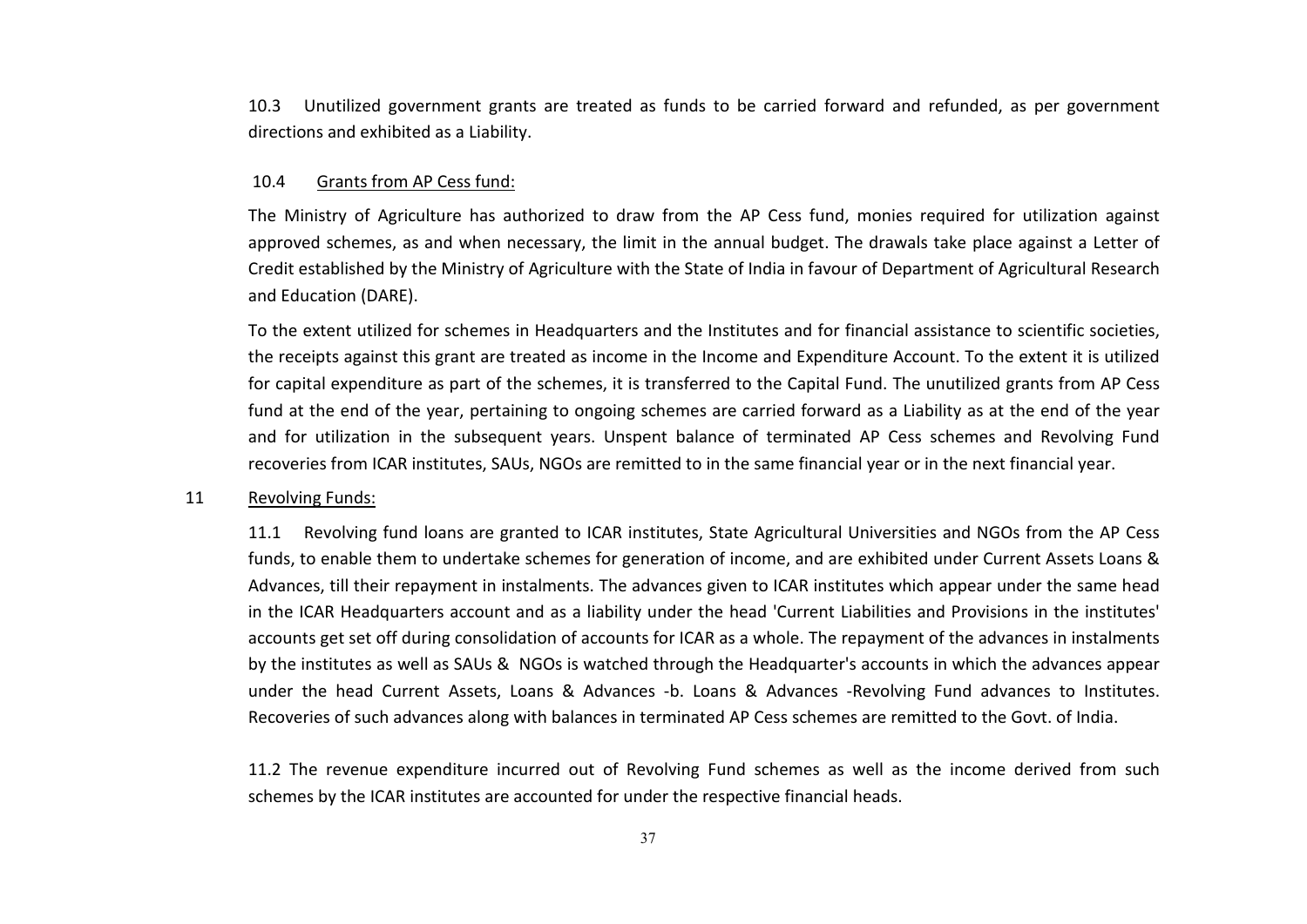#### 12 Sponsored Projects, Consultancy Projects and Grant-in-aid Projects -Receipts and Disbursements:

In respect of ongoing sponsored projects and consultancy projects, the amounts received from sponsors/clients are credited to the head "Current Liabilities -Other Liabilities -Receipts against ongoing sponsored/consultancy projects." As and when expenditure is incurred/advances are paid against such projects, entries are passed for credit to overhead recoveries, intellectual fees etc. by debit to the concerned project account under the head "Assets -Current Assets - Loans and Advances -a) Current assets -sundry debtors -Payments' against ongoing sponsored projects1 advances against sponsored projects", through Bank account (payments made), and through Journal entries (crediting Overhead Recovery Account, Intellectual fee etc). Simultaneously, after determining the shares of the Council, welfare fund and the scientific and other staff, these heads are credited by debit to Overhead Recovery account and Intellectual fee account. The share of Intellectual fee pertaining to the Council is treated as income in the Income and Expenditure Account. Overhead Recoveries and Equipment Usage Recoveries are treated as abatement of revenue expenditure for the year.

At the end of the year where the expenditure on Sponsored scheme booked under 'Sundry Debtors' is less than the Receipts (Opening Balance + Receipts during the year) for the scheme (under the head 'Current liabilities'), the figure under Sundry Debtors will be set off against the figures in Liabilities side in respect of that scheme and the net figure will be shown under Current Liabilities in the Balance Sheet. In respect of schemes, where the expenditure is more than the Receipts (Opening Balance + Receipts during the year) for the scheme, the figure in the liabilities side will be set off against the figures on the Assets side and the net amount shown as recoverable from the Sponsors under Current Assets -Sundry Debtors in the Balance Sheet.

13 Expenditure on interest and finance charges incurred, which is not material when compared to totality, is grouped under miscellaneous expenses.